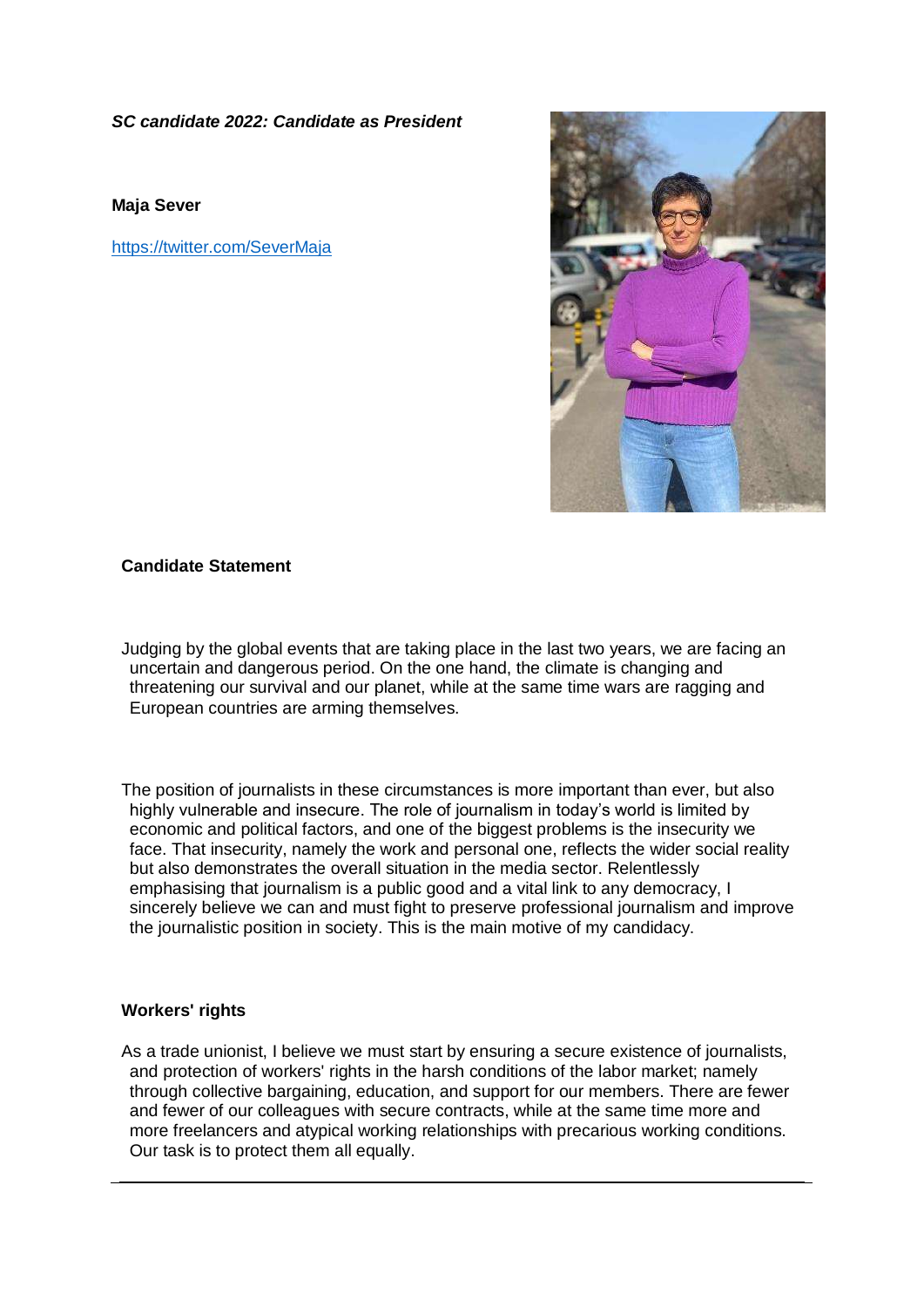## **Gender equality**

I will continue to fight for gender equality, equal pay for equal work, and reducing the gender pay gap. In addition, I want an equal representation of women in all media segments - as journalists, editors, interlocutors, authors, and especially in all editorial and managerial positions.

# **Security of journalists**

I consider it a high priority to continue our collaboration with organizations working on the safety of journalists, in particular, to stop the attacks and murders of investigative journalists. Attacks on journalists are on the rise; this was especially evident during the pandemic. One of the models for solving this problem that I propose is direct cooperation with branches and competent institutions to better protect journalists without delay and with clear legislative outcomes. It is also important to continue the concrete cooperation with the IFJ and our work on establishing safe centers and channels for providing financial, material, and professional assistance to colleagues in Ukraine, but also Belarus, Russia, and wherever necessary.

It is very important to continue with concrete assistance to colleagues under attack from SLAPP lawsuits and to remain active at the EU level in the process of adopting the EU directive on SLAPP lawsuits. The EU Recommendation on the safety of journalists adopted last year and very good (thanks to great lobbying efforts of our staff:-) need to be implemented at the national level and we need all of you to remind our governments of this "duty"!!

# **Cooperation**

A stronger connection of branches and cooperation in all fields is important in the daily struggle for journalistic rights. The opportunity to consult or seek help from colleagues who have experience, knowledge, or good practice has helped me with my personal and professional development. I believe it is necessary to use the possibility of fast connection, strengthen the relations between the north and the south and improve our communication channels. We are stronger together! Working in groups like LAREG is important and should be strengthened but also more closely linked to the Steering Committee.

#### **Project cooperation**

I have heard from colleagues that they sometimes call me "Maja Project" because I am constantly looking for new partners, new projects, and strengthening the network for project cooperation. I believe that this is our future. For this reason, I had additional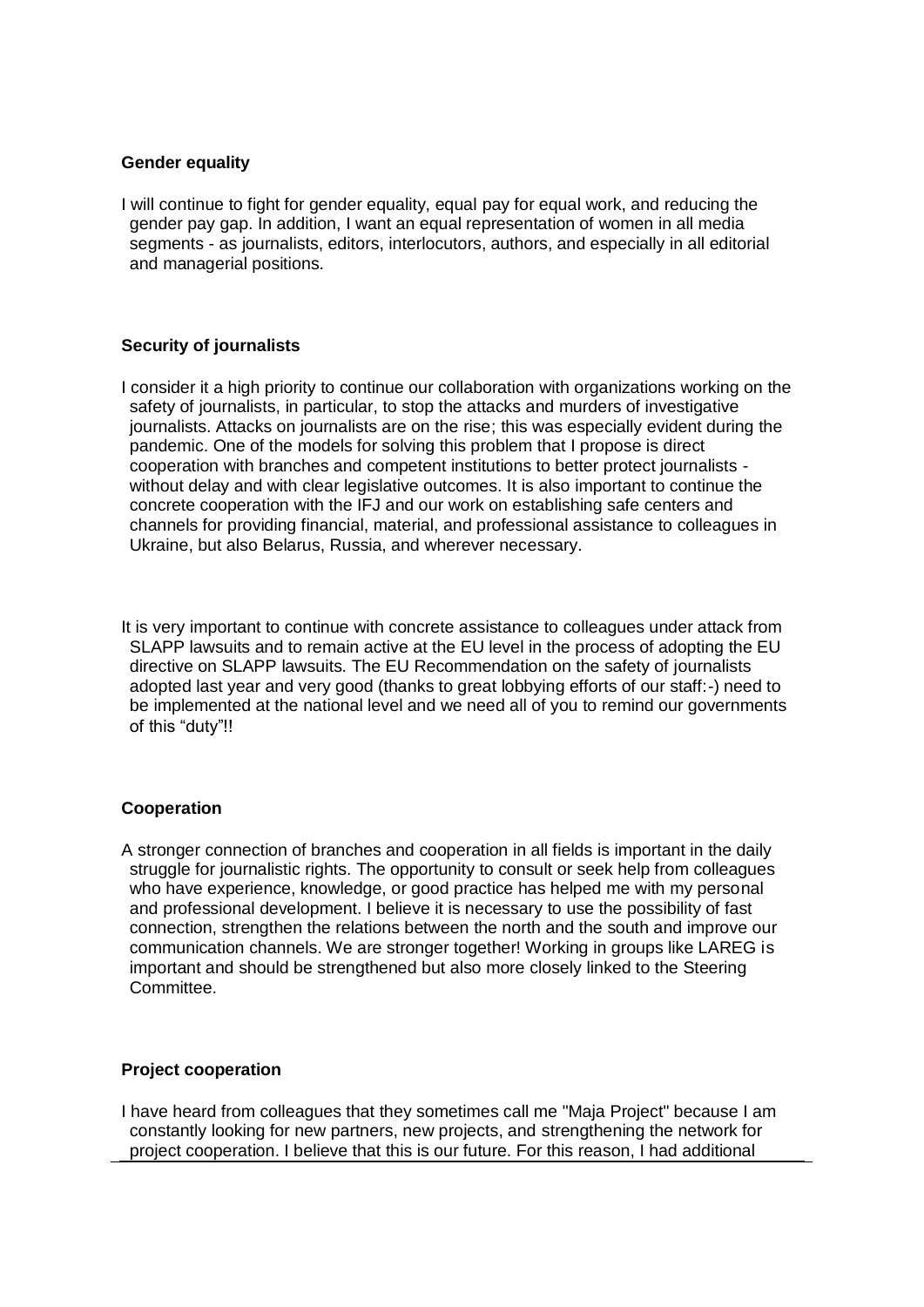training as an EU project manager and I believe EFJ can further help members in this field.

## **European policies**

The work of the EFJ so far has left a visible mark in all public debates on media policies at the European level, and I plan to continue on the same path and encourage good coordination with other organisations and strengthen our influence. Journalists across Europe have the knowledge, skills, and courage and they do not hesitate in speaking out. We need to encourage and nurture that.

## **European Media Freedom Act**

The upcoming Media Freedom Act, maybe the most important legal toolbox for the EU in matters of media freedom, independence of public service media, transparency of ownership, has to be developed in cooperation with our affiliates at the national level! I believe we have to continue to be vocal on this, and many other, legislative documents and ensure that EFJ keeps its seat at the decision-making table. Our role is to protect journalists whose work builds a strong European democracy.

## **EU Digital Services Act**

I believe that the EU Digital Services Act marks a good foundation for a safer, fairer, and more accountable online environment. The EFJ and journalists should continue to engage intensively in building a sustainable digital media ecosystem, and our role in the fight against disinformation is particularly significant while guaranteeing freedom of expression and media freedom.

#### **Journalism as a public interest**

- I believe that journalism is an undeniable public interest and it is necessary to ensure stable conditions for financing independent journalism and preserving the public service media (television, radio, and digital media); namely through the legislative and political system. This is not a fight only for the journalistic profession; this is a fight for accurate and reliable information available to every citizen and a fight for democracy. And here trust on all levels is paramount.
- And finally, I'm a journalist. I still work in the field. So, I know what challenges a journalist faces in today's media world. Precarious work, insecure jobs, contracts, new tools, the need to master new skills, robotic journalism, artificial intelligence, social media, new business models…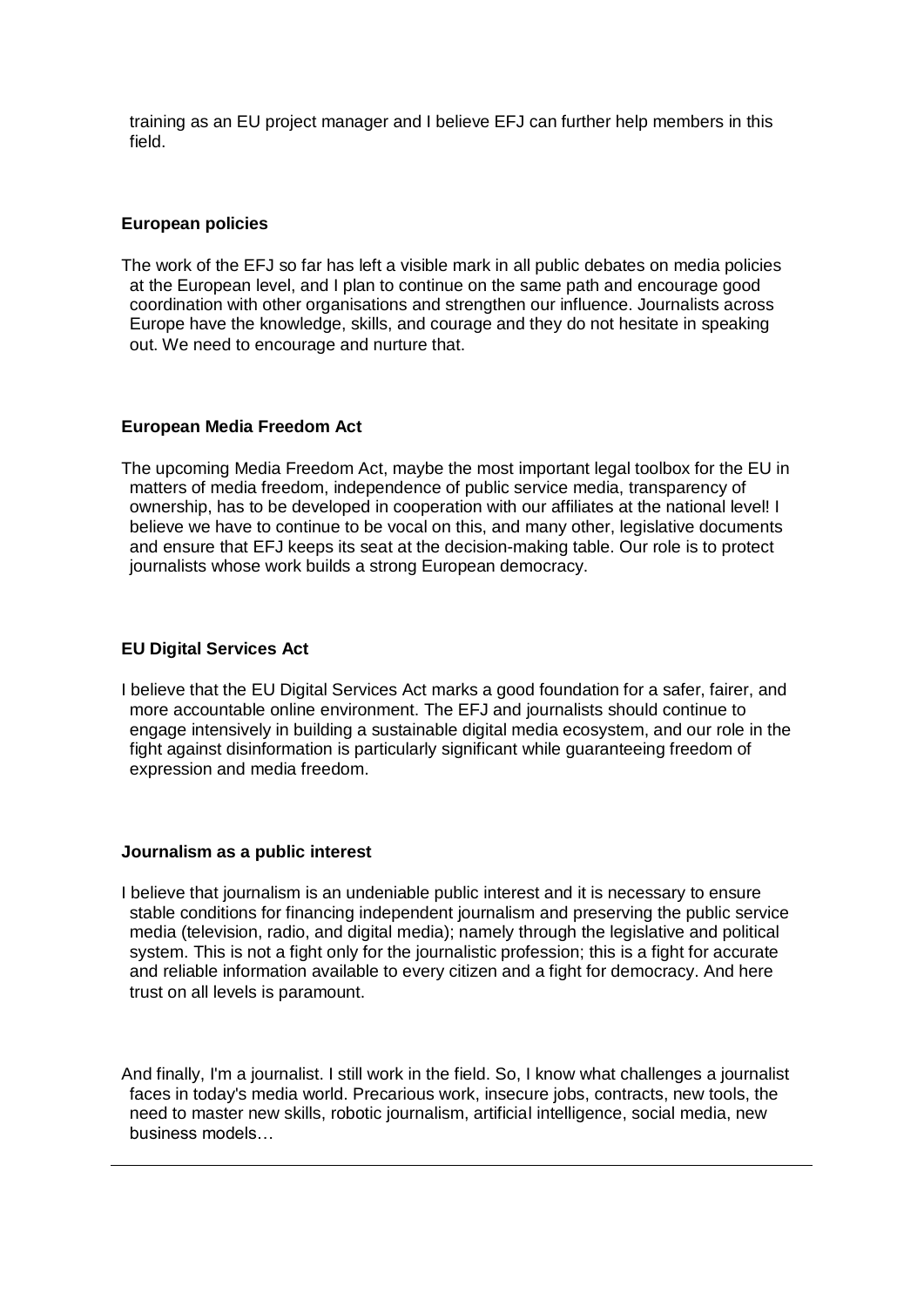- Every journalist needs our support. My vision is to gather journalists through all our branches, talk to them, understand what they are struggling with, offer help and education, share experiences, strengthen the network of cooperation, and actively support journalists and journalism. To be with them every day, available and ready to help.
- EFJ has shown clear and courageous perspectives in the past, facing many risks and problems but persistently defending journalism and all that characterises us.

In times when reliable journalism is facing many trials, my goal is to work with people, bring them together and create an environment that is safe, solidary, fair, and courageous.

Because journalism has no alternative – the struggle continues.

**CV**

**Skills**

Journalist – politics and society

Trade Union – journalist organization & collective bargaining

EU projects – consultant

Moderator of many conferences and humantiarian events

#### **Work experience**

**HRT** (08/1995-) Journalist – As a political reporter, reports live on the most important political events. Participated in major public television projects, such as monitoring parliamentary and presidential elections. Editor (Hrvatska uživo) afternoon news magazine. Senior Journalist

Member of the Croatian radio television Program Council from 2015-19.